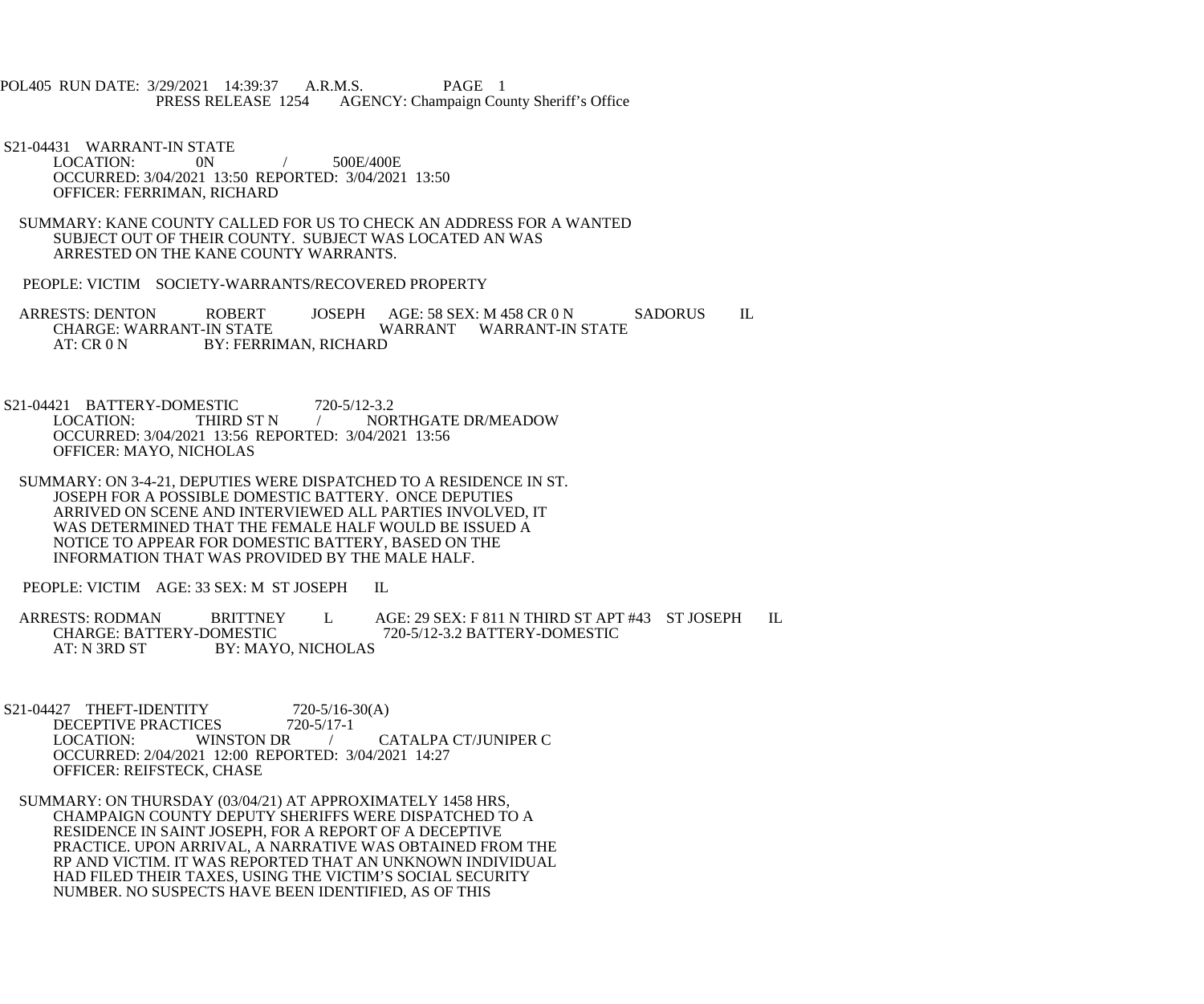POL405 RUN DATE: 3/29/2021 14:39:37 A.R.M.S. PAGE 2 PRESS RELEASE 1254 AGENCY: Champaign County Sheriff's Office REPORT.

OFFENDER SEX: RACE: HEIGHT: 000 WEIGHT: 000 HAIR: EYES: VICTIM AGE: 61 SEX: M ST JOSEPH IL VICTIM AGE: 61 SEX: M ST JOSEPH IL<br>VICTIM AGE: 60 SEX: F ST JOSEPH IL VICTIM AGE: 60 SEX: F ST JOSEPH

S21-04442 OTHER TROUBLE/INFO RPT<br>LOCATION: CHURCH ST W

/ N PROSPECT AV/LANGE OCCURRED: 3/04/2021 17:15 REPORTED: 3/04/2021 17:23 OFFICER: FOSTER, SUSAN

 SUMMARY: RP STATED THAT WHILE STANDING OUTSIDE OF A VEHICLE AND VERBALLY ARGUING WITH A SUBJECT INSIDE THE VEHICLE OVER A GAMING SYSTEM, HE OBSERVED A HANDGUN LOCATED UNDERNEATH THE DRIVER'S SEAT OF THE VEHICLE. THE GUN WAS NOT BRANDISHED OR REFERENCED AT ANY TIME DURING THE ARGUMENT.

 PEOPLE: VICTIM SOCIETY OFFENDER AGE: 00 SEX: U RACE: U HEIGHT: 000 WEIGHT: 000 HAIR: EYES:

- S21-04497 BURGLARY FROM MOTOR VEHICLE 720-5/19-1<br>THEFT FROM MOTOR VEHICLE 720-5/16-1 THEFT FROM MOTOR VEHICLE<br>LOCATION: PHEASANT LN / PHEASANT LANE CT/RED OCCURRED: 3/04/2021 20:00 REPORTED: 3/05/2021 10:15 OFFICER: BOLT, GAGE
- SUMMARY: ON 3/5/21 AT APPROXIMATELY 1016 HOURS DEPUTIES RESPONDED TO THE REPORT OF A BURGLARY OF A MOTOR VEHICLE IN THE AREA OF THE VILLAGE OF SAVOY. DEPUTIES LEARNED THAT A LAPTOP HAD BEEN TAKEN FROM A VEHICLE, BUT NO INFORMATION WAS RECEIVED ABOUT THE MODEL OR SERIAL NUMBER.

PROPERTY: STOLEN 1 COMPUTER

 OFFENDER SEX: RACE: HEIGHT: 000 WEIGHT: 000 HAIR: EYES: VICTIM AGE: 49 SEX: F SAVOY IL

 S21-04498 WARRANT-IN STATE LOCATION: CUNNINGHAM AV N / E PARK ST/N VINE ST,

 OCCURRED: 3/05/2021 10:19 REPORTED: 3/05/2021 10:19 OFFICER: SELLEK, KYLE

 SUMMARY: OBSERVED A KNOWN WANTED SUBJECT WALKING IN THE 500 BLK. OF N. CUNNINGHAM AVENUE. SUBJECT WAS TAKEN INTO CUSTODY WITHOUT INCIDENT ON FELONY WARRANT.

PEOPLE: VICTIM SOCIETY-WARRANTS/RECOVERED PROPERTY

ARRESTS: DAVIS MICHAEL EUGENE AGE: 36 SEX: M 205 S GROVE ST URBANA IL CHARGE: WARRANT WARRANT WARRANT-IN STATE WARRANT WARRANT-IN STATE AT: 500 BLK N CUNNINGHAM AV BY: SELLEK, KYLE